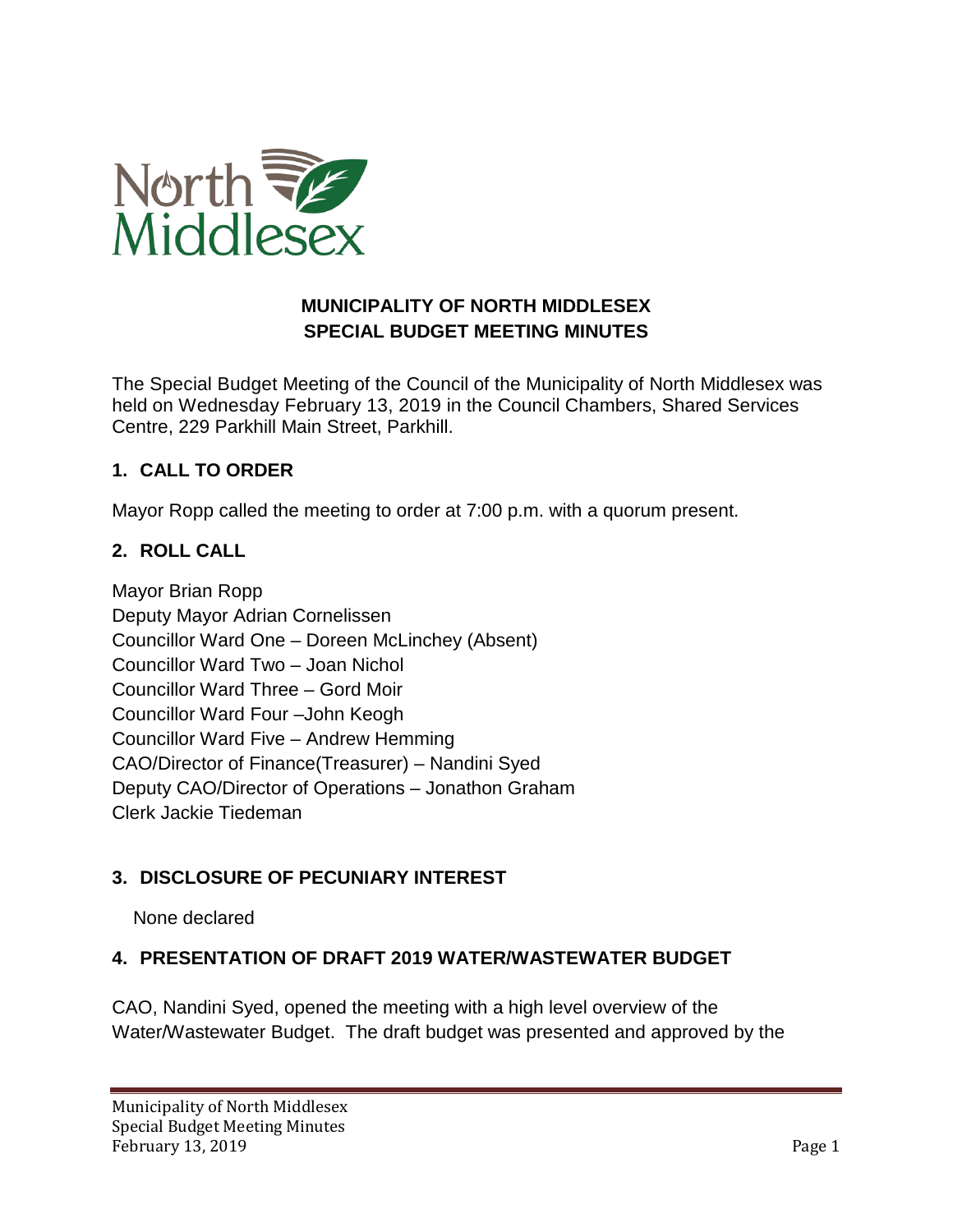Budget Committee on February 5<sup>th</sup>. It was also noted that the 2019 rates were already established and approved by Council through the 2014 rate study.

Highlights from the water budget:

- Water loss program (2019 focus on Parkhill and East Williams)
- Professional Engineering (water tower design)
- Denfield project (capital financed through reserves)

Highlights from the wastewater budget:

• Professional Engineering (Parkhill Sewage Plant - split financed operating and capital) The E.I.A will include a budget estimate for the plant

Infrastructure Supervisor Jonathan Lampman and Deputy CAO/Director of Operations presented details on the highlighted items from the draft budget.

A discussion ensured on the water loss program. A full report will come before Council on February 20<sup>th</sup>. Staff were commended on the efforts made with the program to date. Staff recommend that this program continue as the data being collected is valuable with respect to asset management.

Mayor Ropp inquired if the Denfield project proceeded could be completed in 2019?

Staff replied that they are still in the initial steps of the project however are confident that the majority of it could be achieved in 2019.

After careful consideration the following motion was then brought forth.

### **MOTION #038/2019**

**HEMMING/NICHOL**: That Council approve the 2019 Water/Wastewater Budget, as presented.

# **CARRIED**